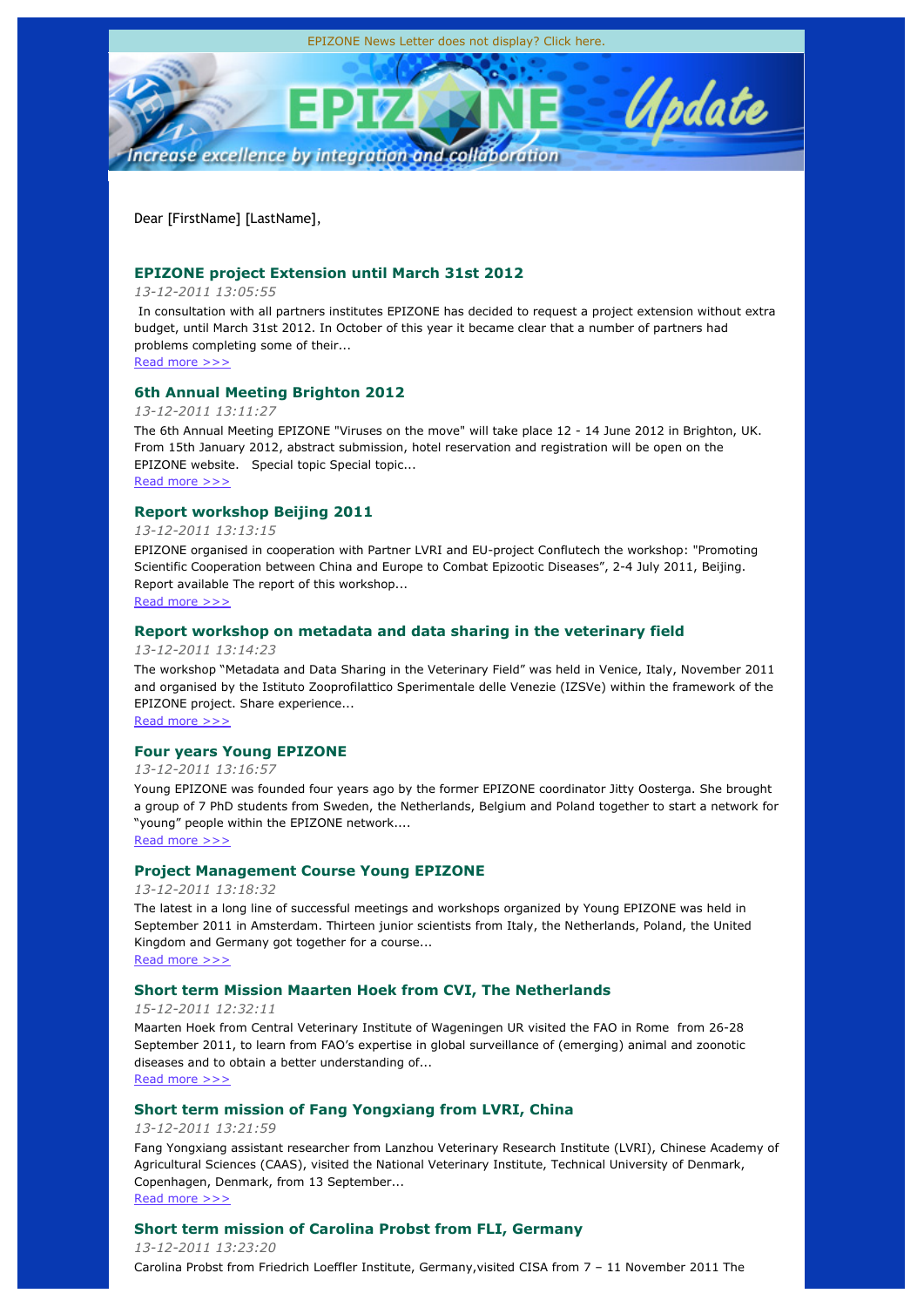reason for my visit to the Centro de Investigación en Sanidad Animal (CISA) was to exchange knowledge on the animal health situation in both countries.

Read more >>>

Contact information: E-mail:epizone.cvi@wur.nl www.epizone-eu.net

EPIZONE is the Network of Excellence for Epizootic Disease Diagnosis and Control, supported by funding under the Sixth Research Framework Programme of the EU.

To unsubscribe for the EPIZONE Update please send an e-mail to: epizone.cvi@wur.nl

Copyright (C) 2008 EPIZONE All rights reserved.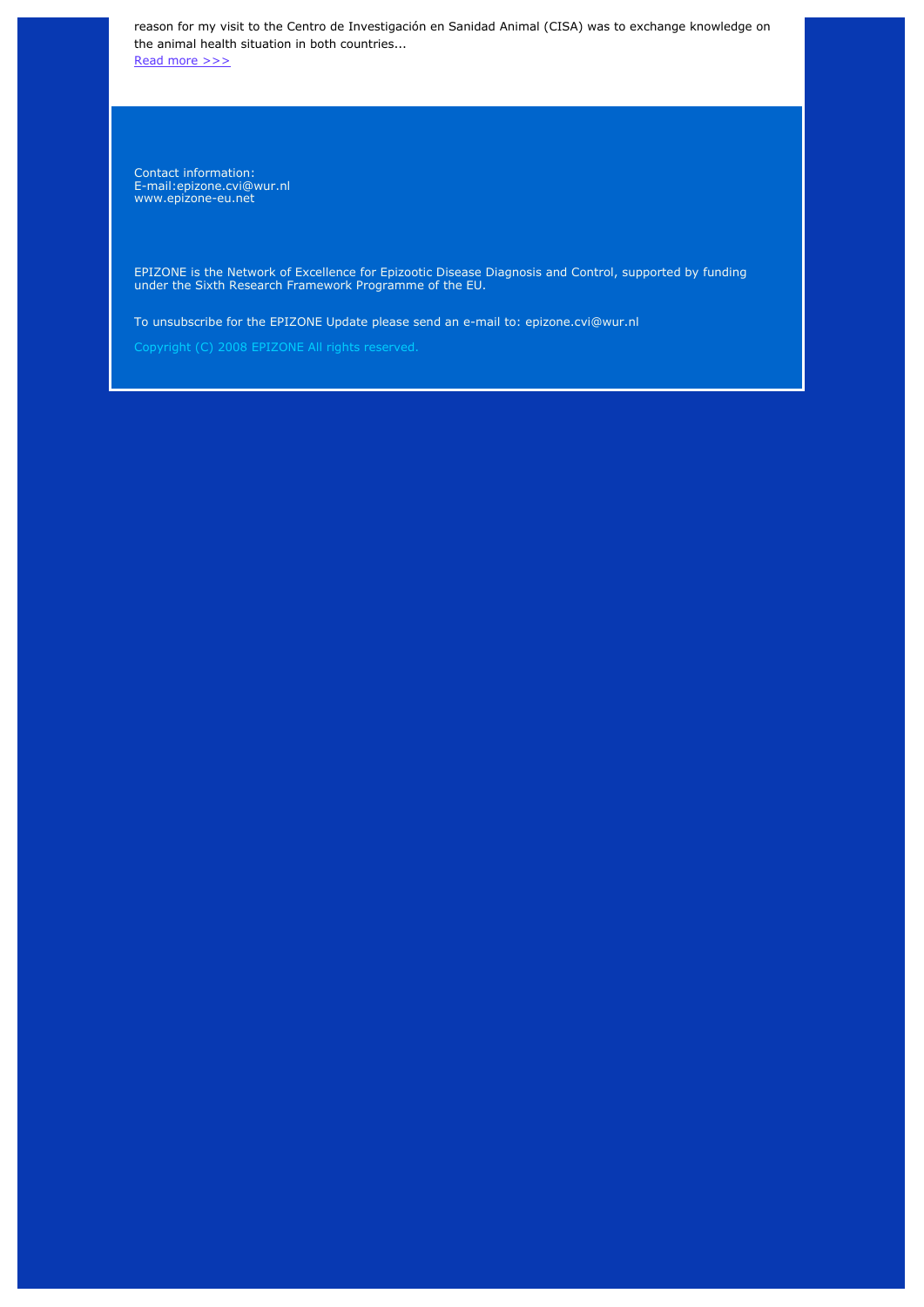### **EPIZONE project Extension until March 31st 2012**

In consultation with all partners institutes EPIZONE has decided to request a project extension without extra budget, until March 31st 2012. In October of this year it became clear that a number of partners had problems completing some of their deliverables and that there were remaining budgets. This was discussed with all the partners and the scientific officer and the financial officer of the European Commission. It was concluded that the best way to deal with these issues would be to extend the project.

### **JPA5 adjusted**

Therefore a letter to request for a project extension, without extra budget, until March 31st 2012, was sent to the Commission in the end of November. Assuming this request will be granted, the year 5 Joint Programme of Activities (JPA5) was adjusted: The work packages will now end in month 70 and the final deliverables of the extended work packages now have been scheduled for month 70. This should enable partners to complete all scheduled deliverables and spend budgets entirely, according to JPA5.

### **Under-expenditure**

To ensure that the total budget of the whole EPIZONE project will be spent , all partners are asked to spend at least 102% of their allocated budgets. This is to ensure that unforeseen under-expenditure of some partners will not lead to the under-expenditure of the project because such would lead to a penalty from the Commission. For information of the partners the EPIZONE management will make monthly budget updates. As soon as the extension has been approved by the Commission, the EPIZONE management will send an information letter to all partners.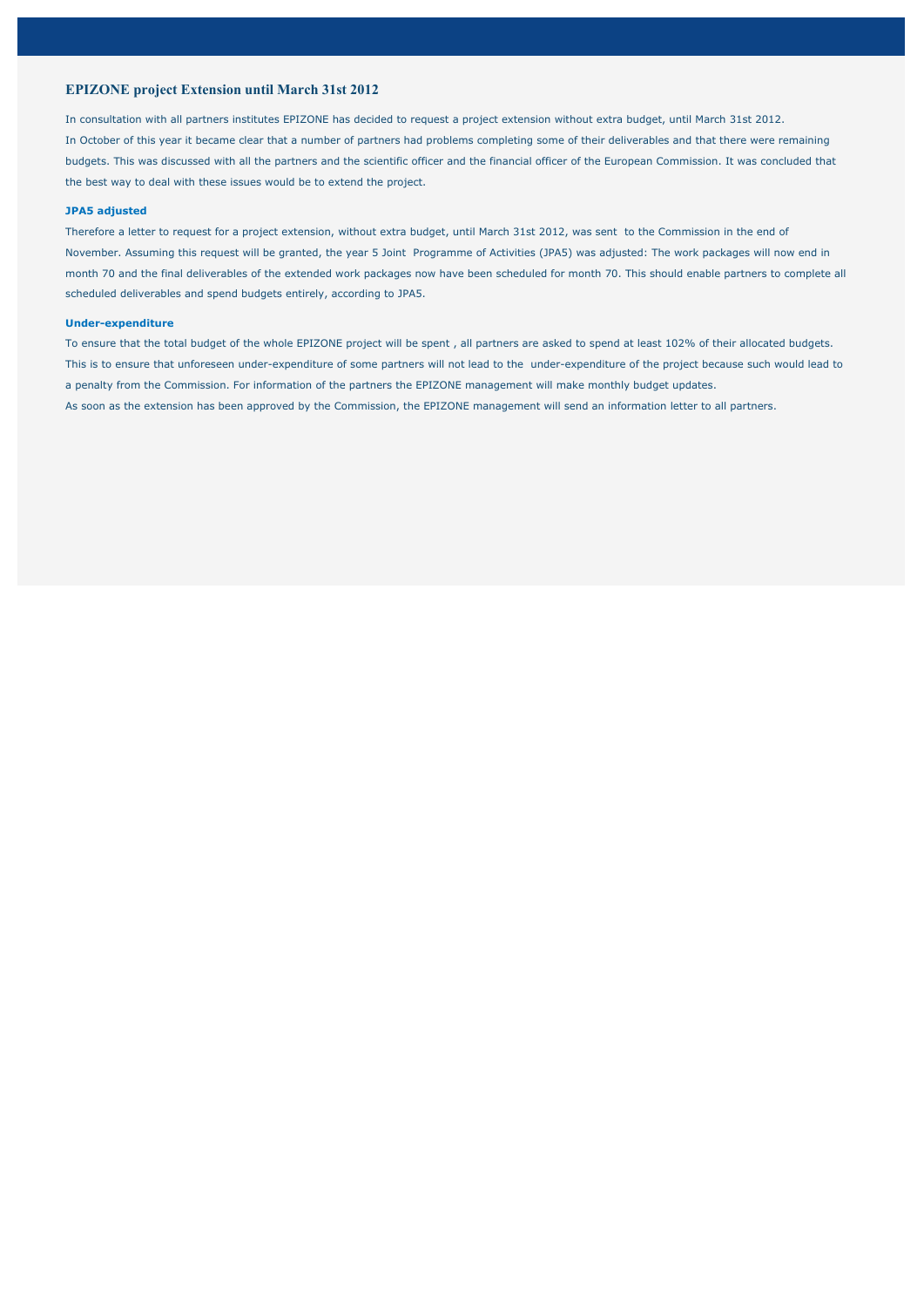### **6th Annual Meeting Brighton 2012**

The 6th Annual Meeting EPIZONE "Viruses on the move" will take place 12 - 14 June 2012 in Brighton, UK.

**From 15th January 2012, abstract submission, hotel reservation and registration will be open on the EPIZONE website.**

#### **Special topic**

Special topic of this meeting will be "African swine fever and other emerging virus diseases", because African swine fever (ASF) is a devastating, highly fatal disease of pigs which has severe socio-economic consequences in affected countries. The recent spread of ASF to the Trans Caucasus region and Russian Federation emphasises the risks for further global spread and the threat posed to global food security. There is an urgent need for coordinated action and development of improved tools and knowledge to control ASF. Other emerging viruses present similar challenges.

### **Keynote presentations**

-James Wood, Cambridge University UK: " Evolution of Influenza Viruses".

-Sarah Cleaveland, Glasgow University UK: "Identifying virus reservoirs in complex ecosystems: new tools for an old problem".

-Stuart Nichol, Special Pathogens Branch, Centers for Disease Control and Prevention, Atlanta USA:" Rift Valley fever: hitting a moving target with a

#### One Health approach".

-Christian Drosten, University of Bonn, Germany: " Bats as reservoirs for virus infections".

-Oliver Pybus, University of Oxford UK:" Viral evolution: endless forms most probable".

-Carmina Gallardo, CISA/INIA, Madrid, Spain:'' African swine fever in Africa: The role of the African indigenous pigs in the transmission of the disease".

### **Offered Papers Sessions**

- 1 Diagnostics
- 2 Risk Assessment
- 3 Intervention Strategies
- 4 Epidemiology and Emerging Diseases
- 5 African swine fever virus
- 6 Applications of new sequencing technologies

### **Book a meeting room**

The main meeting will be held in the historic Dome Complex in Brighton Centre. Smaller meetings will be held on 12th June at the Old Ship Hotel, including Young EPIZONE, Coordinating Form and EPIZONE core group on information sharing in the field of animal health research. If you would like to book a room for a meeting on 12th please let the organisers know by E-mailing epizone.help@iah.ac.uk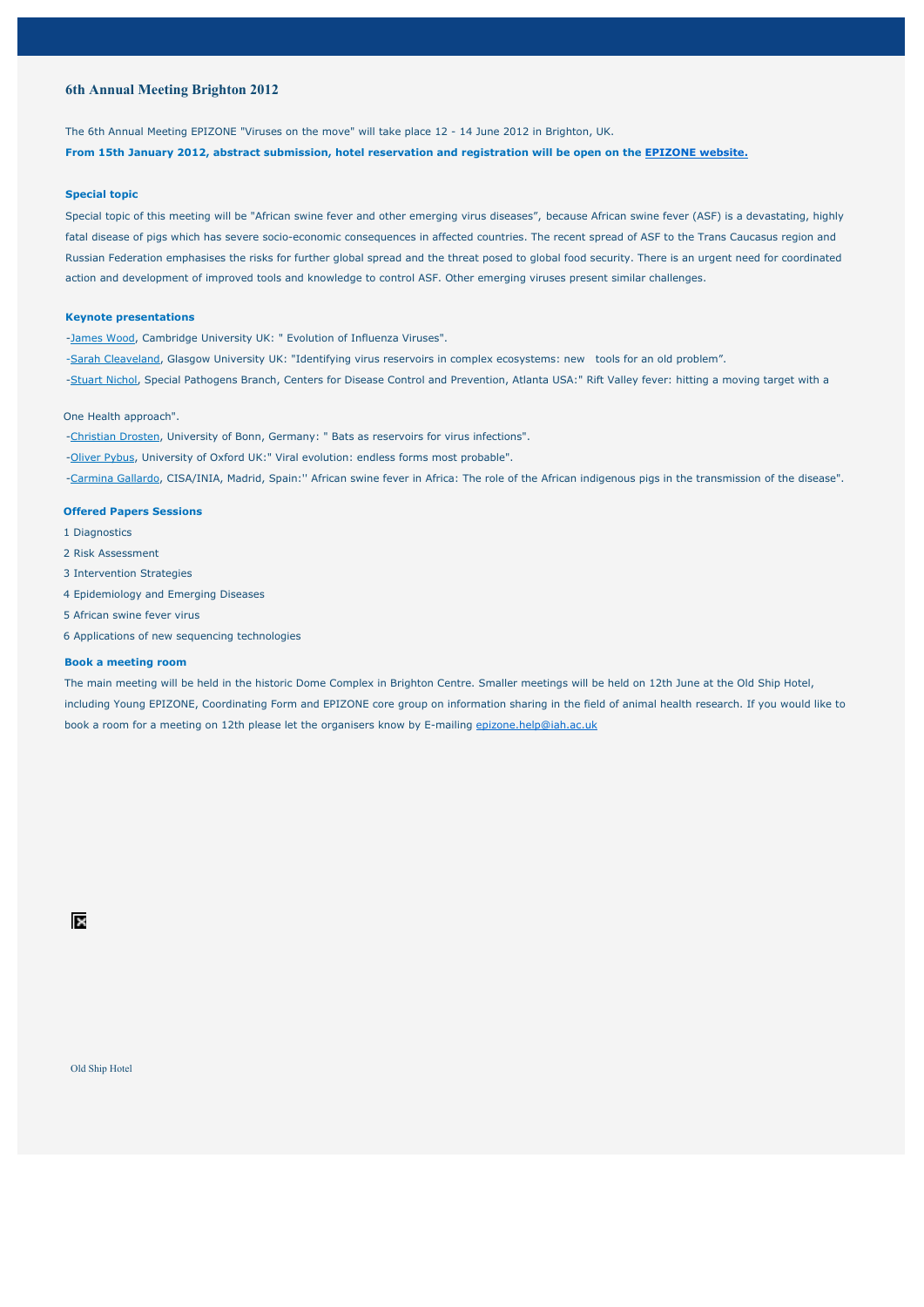### **Report workshop Beijing 2011**

#### **EPIZONE** organised in cooperation with **Partner LVRI** and **EU-project Conflutech** the workshop:

"Promoting Scientific Cooperation between China and Europe to Combat Epizootic Diseases", 2-4 July 2011, Beijing.

### **Report available**

The report of this workshop is available now as a download on the EPIZONE website.

### **Large amount young scientists**

Around 50 persons from Asia, Europe and the Middle-East participated in this 3-day workshop, hosted by Lanzhou Veterinary Research Institute, and kindly accommodated by CAAS at their offices in Beijing. There were a large amount of young scientists involved in this workshop who were able to interact and exchange views amongst themselves and with senior scientists on their research activities in a relaxed and fruitful atmosphere.

This workshop was a follow up on the workshops:

- "Building Bridges for Research in Swine Diseases", 2008, Shanghai and
- "New generation researchers in pig viral diseases: building bridges from labs to policy and the farms", 2010, Madrid.

Reports of those workshops are also available as download on the EPIZONE website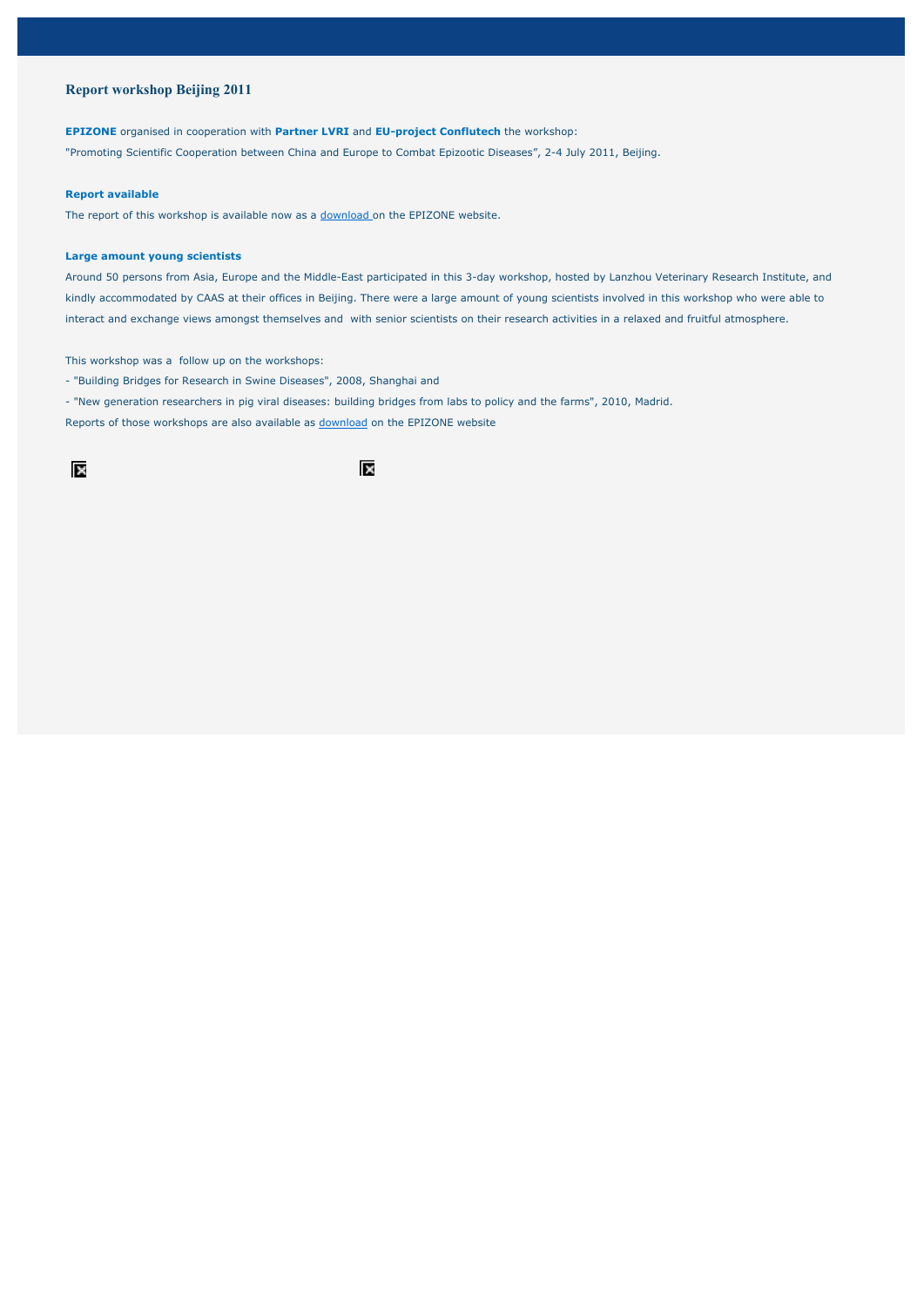### **Report workshop on metadata and data sharing in the veterinary field**

The workshop "Metadata and Data Sharing in the Veterinary Field" was held in Venice, Italy, November 2011 and organised by the Istituto Zooprofilattico Sperimentale delle Venezie (IZSVe) within the framework of the EPIZONE project.

### **Share experience and ideas**

It was a forum to share practical experience and ideas for future developments, in line with the promotion of information and data sharing which is pivotal to the achievement of the EPIZONE objectives.

Selected scientists and representatives from EPIZONE Member Organizations as well as relevant non-EPIZONE members took part in the discussion (around 25 participants).

#### **Report available**

Report of the workshop is available now as a download on the EPIZONE website.

This workshop was the follow-up to the workshop "Data and Information Sharing within the Veterinary Scientific Community: Legislative State of the Art and the Role of EPIZONE", which was held in Mira, Venice, in March 2011. Report also available as download.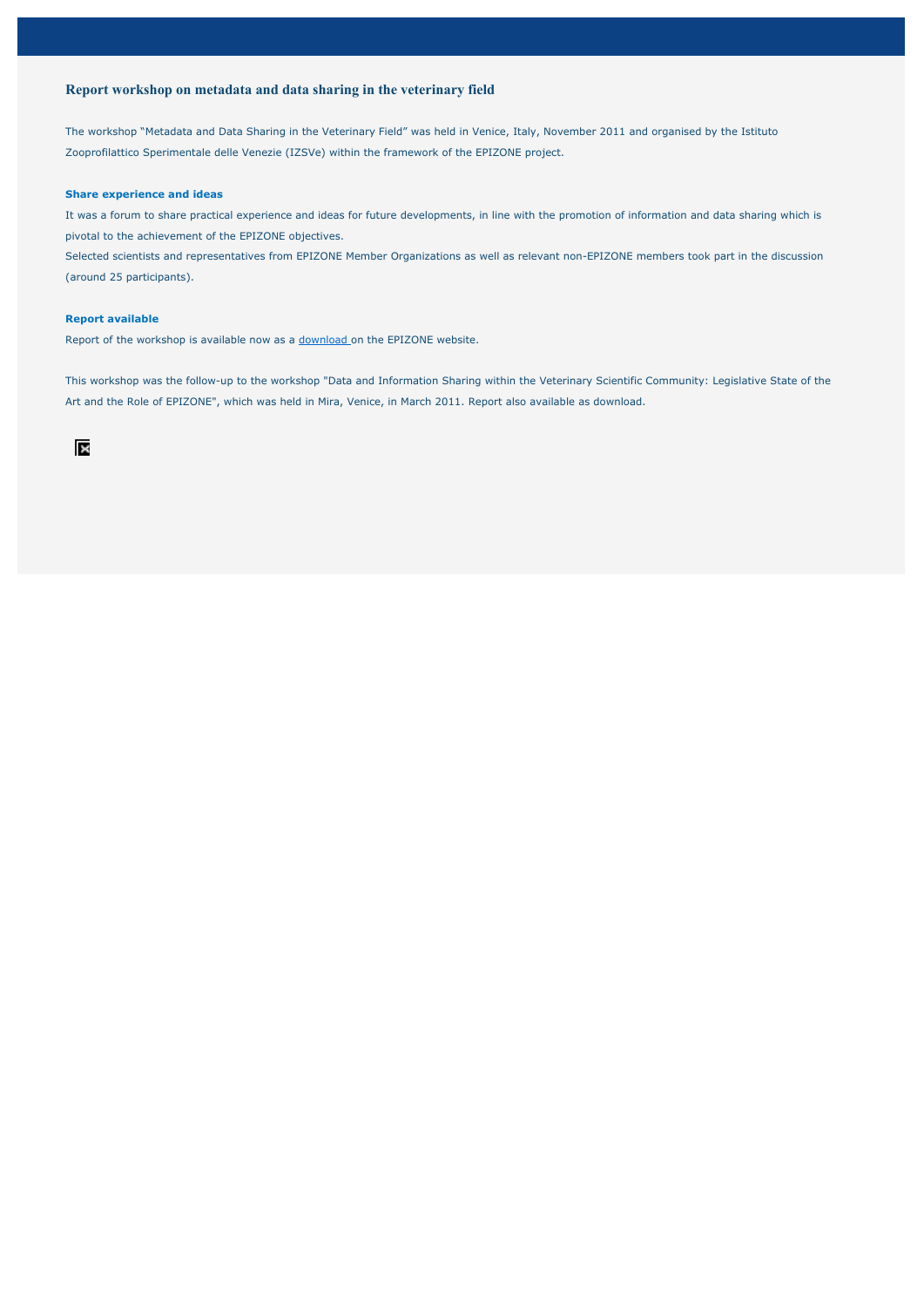### **Four years Young EPIZONE**

Young EPIZONE was founded four years ago by the former EPIZONE coordinator Jitty Oosterga. She brought a group of 7 PhD students from Sweden, the Netherlands, Belgium and Poland together to start a network for "young" people within the EPIZONE network. This "core" group discussed what they wanted Young EPIZONE to be, and they decided that the focus of Young EPIZONE would be to:

- 1) Get to know other junior scientist to exchange experiences, share knowledge and PARTY!
- 2) Get to know senior scientists who are sometimes difficult to approach.
- 3) Improve training and job opportunities.

### **First meeting in Brescia**

The core group started enthusiastically and organised a special meeting during the Annual meeting in Brescia…...and it was a SUCCESS! The speeddating session helped the young people to get to know other people. After this introduction, Christian Griot (director IVI, Switzerland) and Isabel Minguez (scientific officer of the European Commission) shared their experiences with us explaining how they moved from their PhD to the top. Both Christian and Isabel were always very helpful and supported Young EPIZONE as much as they could.

### **Work package 3.3 Young EPIZONE**

After this Annual meeting a website was developed and Young EPIZONE became a real work package, WP 3.3. This also meant that Young EPIZONE got a budget, and this allowed the core group to come together once a year in Lelystad to organize the Annual Meetings. With this budget we could sponsor other young EPIZONE members enabling them to join our meetings, which would have been difficult without it.

Participate in Theme 5 meetings

In the mean time we were contacted by the Theme leaders of Theme 5, Linda Dixon and Marie-Frédérique Le Potier to participate in the Theme 5 meeting. This became a recurrent event in the life of Young EPIZONE. During these Theme 5 meetings, senior scientists were invited to give presentations for a small group of Young EPIZONE students, with a lot of interaction. After these initial days of Young EPIZONE presentations, everybody stayed for the r.est of the Theme meetings. Importantly because the groups of Young EPIZONE members were small, it was a perfect opportunity to get to know each other very well.

### **Annual Meetings**

Three more Annual meetings followed and everyone's network increased during the "outbreak games" we played. We also improved each other's presentation and poster skills in workshops. One of the most legendary Annual Meetings was in Antalya, Turkey. On the beach, in the pool and during the beach PARTY many friendships were made.

### **Learned a lot**

For me personally, Young EPIZONE helped me to feel comfortable during international meetings, because it was an easy way to get to know other people. I am sure that without Young EPIZONE I would never have had the network I have now. I also learned a lot from working with people from different nationalities in a core group, and I have some friends for life. I would like to thank everybody who helped Young EPIZONE, joined our meetings and especially the core group members for all their enthusiastic work.

## Eefke Weesendorp Work package leader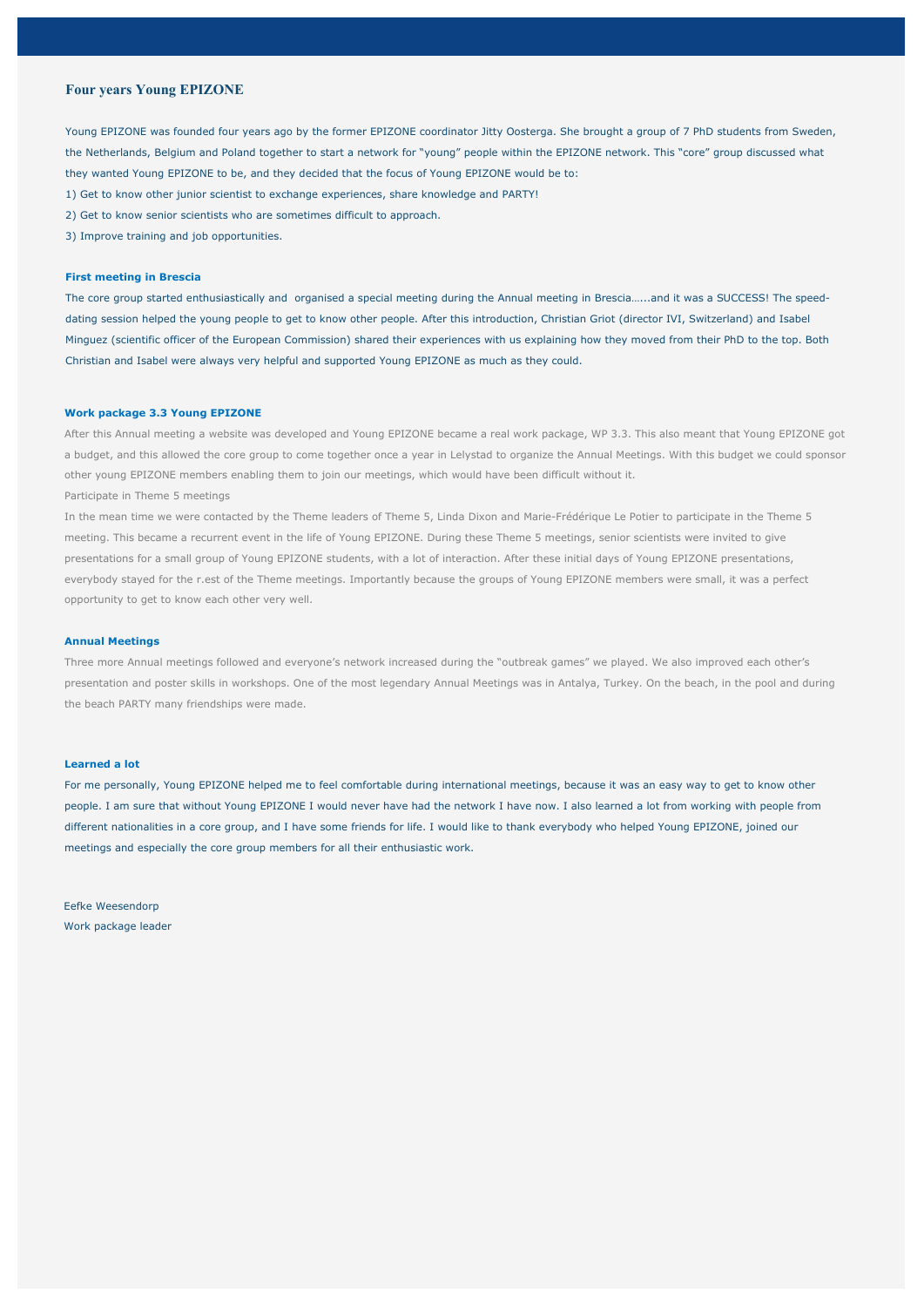### **Project Management Course Young EPIZONE**

The latest in a long line of successful meetings and workshops organized by Young EPIZONE was held in September 2011 in Amsterdam. Thirteen junior scientists from Italy, the Netherlands, Poland, the United Kingdom and Germany got together for a course in project management. We were hosted by the Royal Netherlands Academy of Arts and Sciences in the Trippenhuis, a marvelous 17th century palace in downtown Amsterdam.

### **Interactive lectures and discussions**

During three days of interactive lectures and lively discussions led by Roy Moezelaar of the University of Wageningen, we learned a lot about the ins and outs of project management, but also about ourselves. We got introduced to a diverse range of topics: from planning and leadership to cultural differences, from negotiation to the importance of personal growth.

### **Exercises**

Many individual and group exercises gave us ample opportunity to apply our new knowledge. Two presentations by seasoned project managers from the Central Veterinary Institute in Lelystad concluded a very instructive course in a friendly and productive atmosphere. A big thank you to everybody involved; I am convinced that we will benefit greatly from this experience, and I'd certainly recommend this course to anybody with an interest in the management side of science.

# Michael Eschbaumer

member core group Young EPIZONE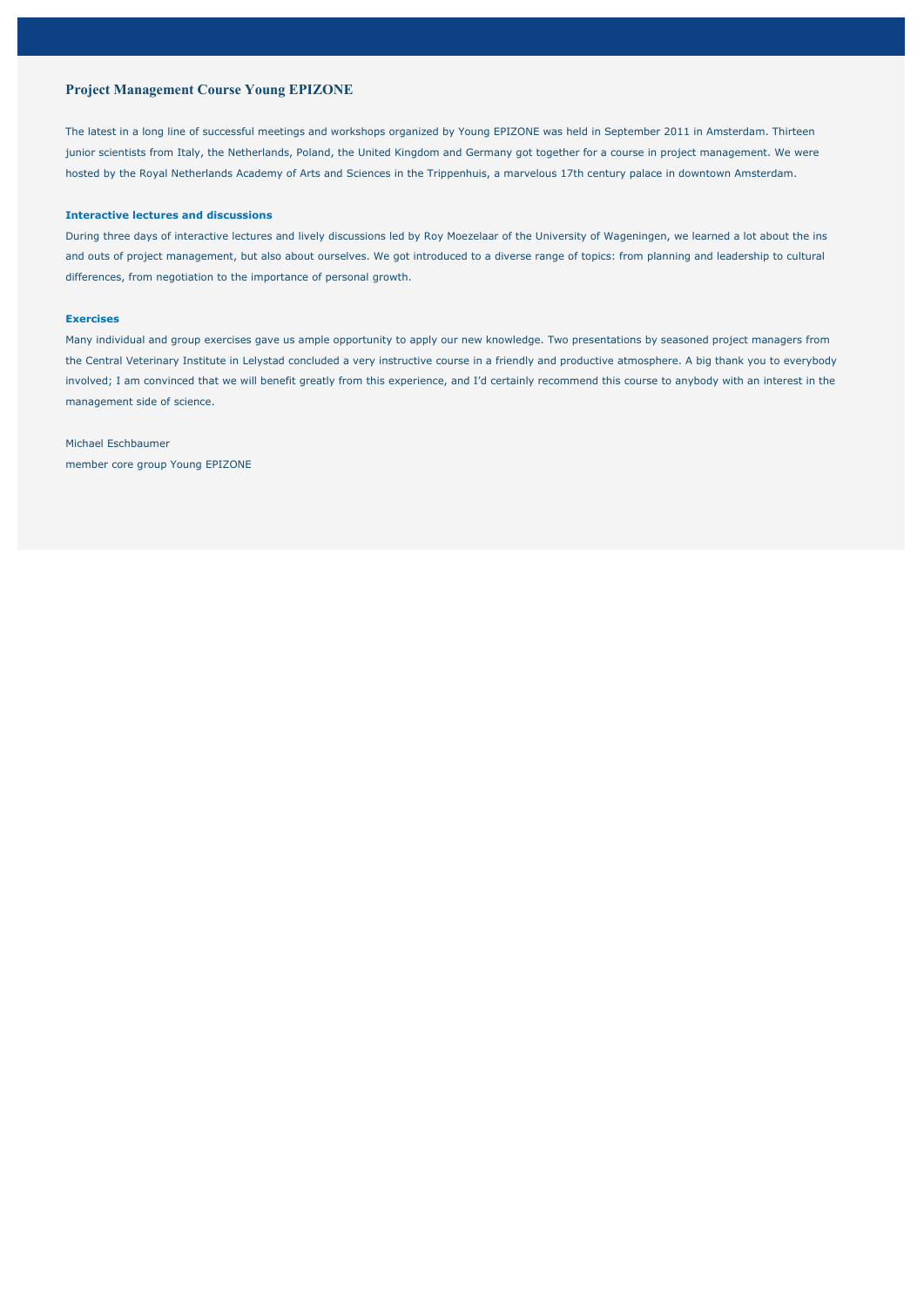### **Short term Mission Maarten Hoek from CVI, The Netherlands**

Maarten Hoek from Central Veterinary Institute of Wageningen UR visited the FAO in Rome from 26-28 September 2011, to learn from FAO's expertise in global surveillance of (emerging) animal and zoonotic diseases and to obtain a better understanding of disease forecasting tools developed by the FAO. In addition, the short term mission reinforced and allowed further exploration of collaboration opportunities between the FAO and CVI.

#### **Two main reasons to visit the FAO**

- **The first** was to gain insight in the workings of the FAO database EMPRESS (Emergency Prevention System)., where does the data originate from, how complete, how accurate is it, how timely is it etc. When using data from a database to perform calculations and analysis to inform policy development and managerial decisions, it is important to understand the shortcomings and strengths of a dataset as not to make conclusions which are not supported by the data resulting in erroneous recommendations.

- **The second** reason was to share and discuss work done on Rift Valley fever (RVF). RVF is a, potentially serious, infection in cattle and man. Our study was a desk study and none of the team members working on this project had field experience with RVF. Therefore it was felt essential to have our work verified and validated by experts with field experience and to learn from their experiences.

#### **Link desktop work with field work**

The most interesting part of the visit was to link desktop work with field work. To hear the stories from the field enhanced by pictures and movies reemphasised the importance on gaining better insights in RVF, for the development of prevention and control policies for the EU.

### **Exotic diseases**

A short term mission to the FAO is highly recommended to anyone working with exotic diseases. Due to the very definition of exotic diseases, home field experience cannot be had. The FAO is in a unique position to provide this experience without the need to travel to far flung places. Also, visiting the FAO and discussing work with experts will also help in identifying future research needs, and will aid productive collaboration.

#### Maarten Hoek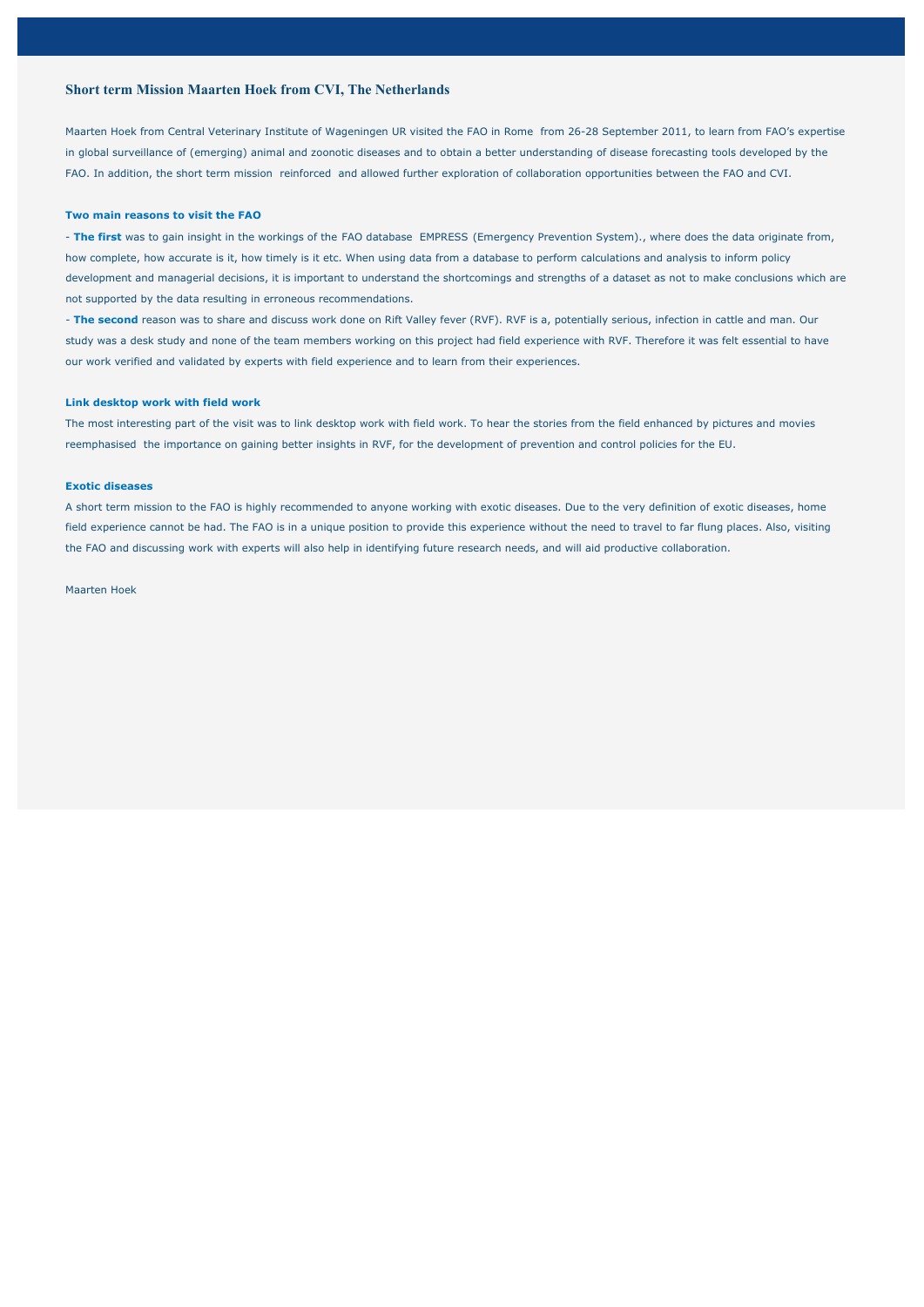### **Short term mission of Fang Yongxiang from LVRI, China**

Fang Yongxiang assistant researcher from Lanzhou Veterinary Research Institute (LVRI), Chinese Academy of Agricultural Sciences (CAAS), visited the National Veterinary Institute, Technical University of Denmark, Copenhagen, Denmark, from 13 September 2011 - 23 November 2011.

**The purpose** of my visit to DTU-VET was to investigate immunological adjuvant effects to TLR 7 agonists in pig peripheral blood mononuclear cells (PBMCs). This will lay the foundation for development new animal vaccine adjuvant. In addition, using high-throughput qPCR and Fluidigm techniques, quantification of porcine TLR 1-10, TIRAP, MyD88, IRF3, TRIF, expression in normal and experimental pigs infected with Swine influenza virus(SIV), serotype II and V Actinobacillus pleuropneumoniae (App), Staphylococcus aureus.

### **Broaden horizon**

During the times I stayed in DTU-VET, I had the opportunity to discuss and exchange scientific knowledge as well as practical skills with senior and junior scientists in related field of research. It was a valuable experience that gave me some new ideas that I could apply in the study. It was not only improving my experimental skill but also broadened my horizon of scientific issue. Furthermore, this also expanded my scientific network which could be useful in further collaborations.

### **Great opportunities**

I would like to recommend this short-term mission to anyone who wants to improve scientific knowledge and practical skills. This programme offers a great opportunity to exchange scientific idea, experience and laboratory practices with other researches who may work in the similar field of expertise and interest. The short-term mission will widen the horizon on techniques and scientific issues, extend scientist network and co-operations between different institutes and countries.

### Fang Yongxiang